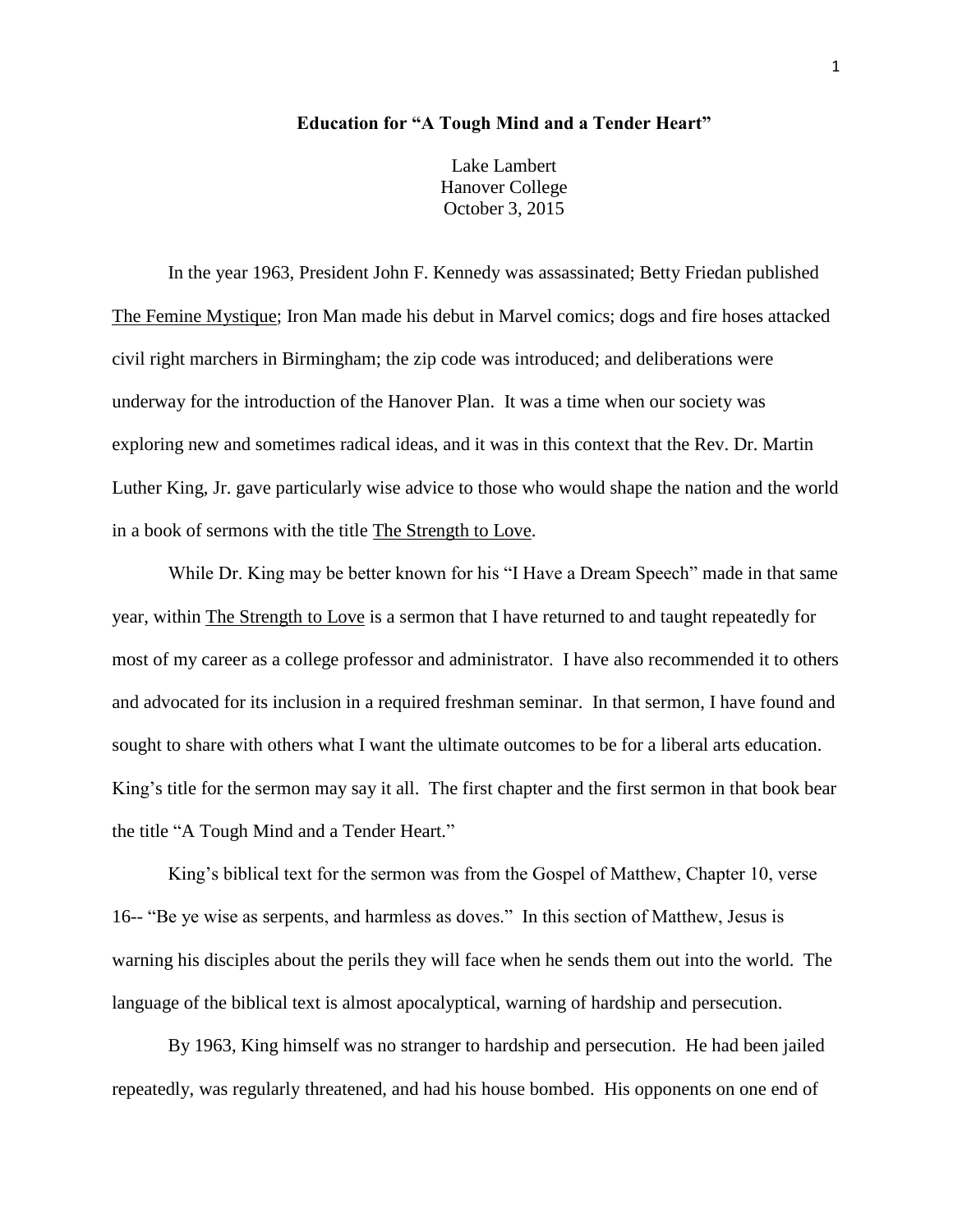the political spectrum branded him a communist and a destroyer of American ideals, and his other opponents were increasingly convinced that he was not radical enough, labeling him an "uncle Tom," a sell-out, or even worse. It was in that context that King, drawing only loosely on the scripture, claimed that the work ahead—the work ahead against racism, poverty and violence--could only be accomplished by those who combine seemingly opposite attributes. King named these a tough mind and a tender heart.

A tough mind, said King, was the opposite of soft mindedness. A soft mind is easily manipulated; a soft mind always fears change; a soft mind pre-judges situations and in so doing is prejudiced. In contrast a tough mind thinks critically, analyzes facts before making decisions, and refuses to take anything--including religion or political ideology--at face value. In perhaps my favorite sentence from the sermon, King states, "A nation or civilization that continues to produce soft minded men purchases its own spiritual death on an installment plan."

But King is also fearful about what a tough mind alone will do to a person. He fears a "cold and detached" rationality and the experience of being so attuned to facts and details that individuals are depersonalized. And so he insists that a tough mind must be joined by a tender heart. To be tough minded and hard hearted is to be a monster, incapable of love and friendship, possessing the intellectual power to do great good or great harm but with no moral compass for guidance.

Together, says King, a tough mind and a tender heart are powerful; they are effective; and they have the ability to transform people and communities towards a greater good. King saw this juxtaposition as essential in his fight against segregation and legalized racism. He also believed it was a deep religious truth, and I would push it further to say that it was for King a philosophy of life.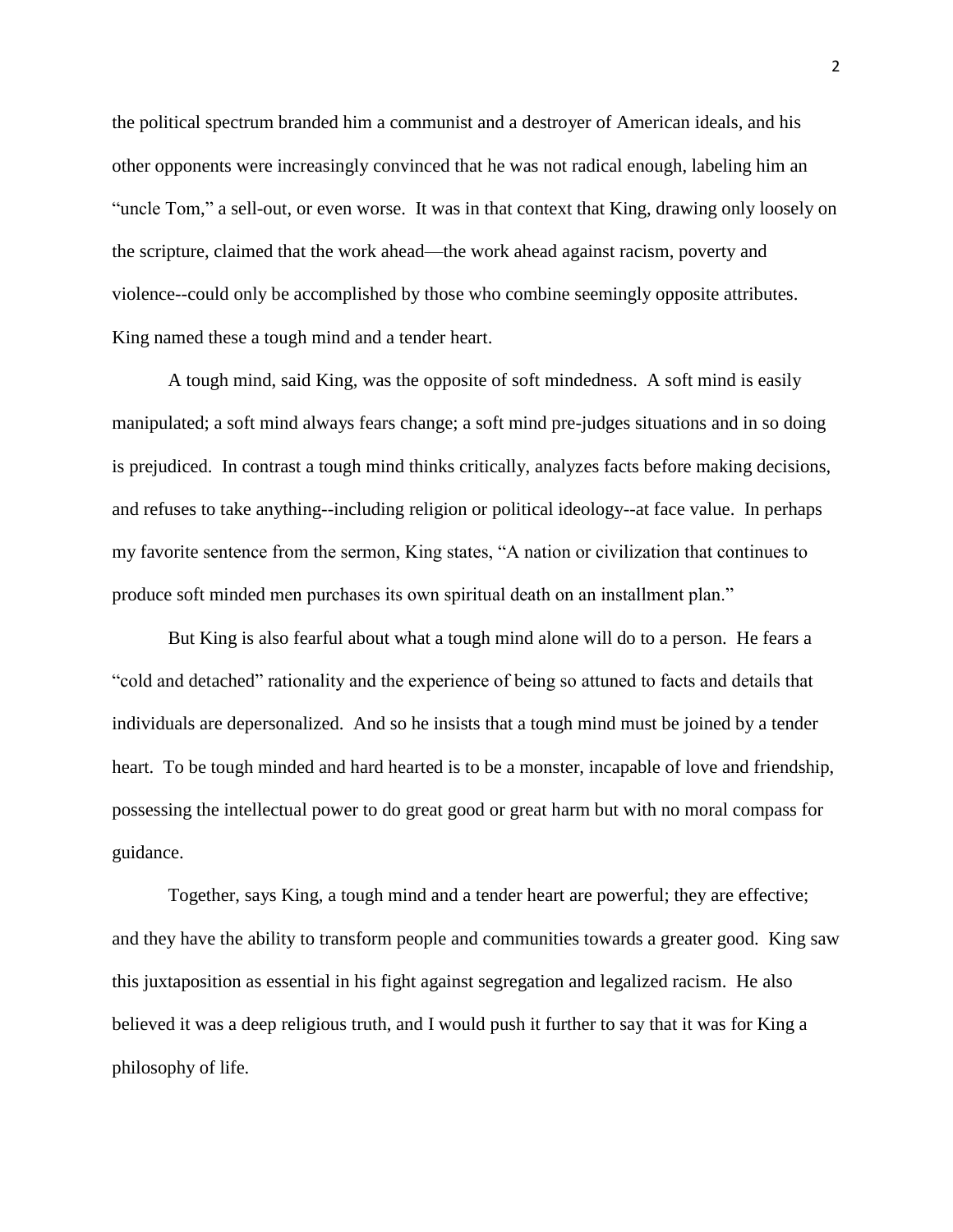Members of the Board of Trustees, faculty, staff, students, alumni, honored guests as well as my family and friends, I am greatly honored to accept the call to be the  $16<sup>th</sup>$  president of Hanover College. I have accepted this call because, I believe, my vision of an education for a tough mind and a tender heart is also woven deeply into the history and mission of Hanover, and I also believe this vision has enduring value in animating and guiding the work of the college in the future. Without question, we live in a challenging time for liberal arts education and small liberal arts colleges, but I also have every confidence that Hanover will thrive and excel as we build upon the foundation laid by those before us.

When our founder John Finley Crowe crossed the Ohio River from his native South, he combined a tough mind and a tender heart, knowing that he would need to be on free soil to advance the abolitionist cause. He could have stood on this very point, peering back across the river, and observed slaves working in bondage to their masters. In 1833 when James Blythe was inaugurated as the first president of this college he described in his own inaugural address the intellectual advances of his day and the need for their continued development. He affirmed the need for tough minded people to leave the college and go into the world. But near the conclusion of his address, he also affirmed the tender heart, stating, "We hold it to be a sound principle, that the college which does not make the cultivation of the heart a primary object had better never have been founded. Such will prove a curse to the world" Instead, Hanover College has existed for almost two centuries not as a curse to the world but as a blessing, and this college continues to bless the world by sending out graduates who have developed tough minds and tender hearts through their education here.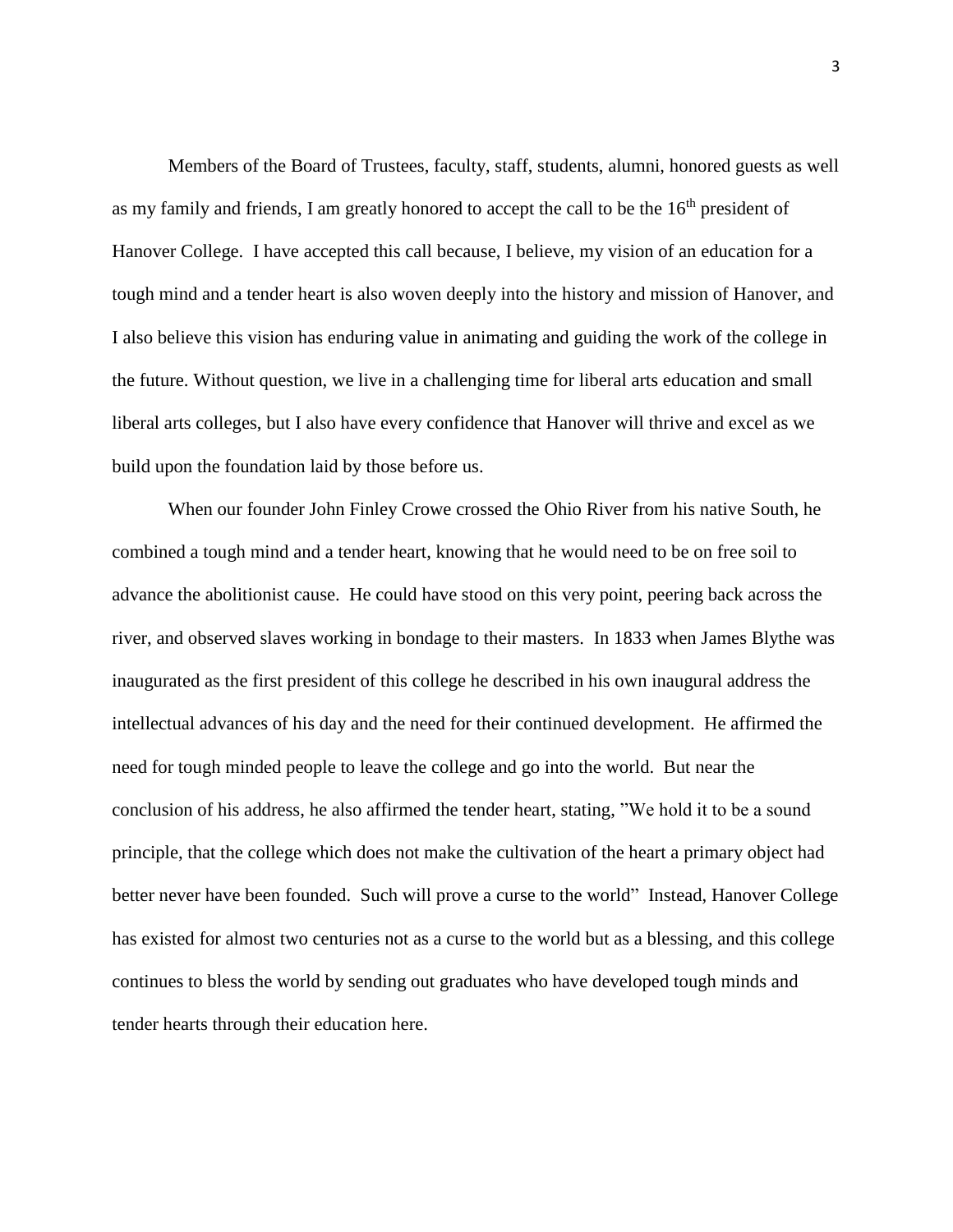Neither critical thinking nor moral formation are easy today, and they may be harder now than in the time of John Finely Crowe or James Blythe. Critical thinking can become a mirror that we hold up to ourselves and our decisions, easily convincing ourselves and others that our prejudices are well thought and that our decisions are based on facts even when they are not. Schooling—whether it be preparatory work up to the  $12<sup>th</sup>$  grade or even higher education—is not a guaranteed inoculation against lazy thinking and soft-mindedness. Too much of schooling is focused on answering rather than questioning; too much focus is on memorization instead of problem-solving; and too much focus is on dismantling into parts and not enough attention is given to creativity and the building of something new. The traditions of liberal learning and critical thinking run deep in the West, stretching back at least to the questions Socrates asked of his Athenian pupils and his insistence that they question the accepted wisdom and traditions of the day, but we seldom use that same critical questioning to examine the traditions of education that we have inherited. We think we are honoring tradition when we teach the same things and the same ways as we were taught them, but we most honor the past when we think critically and make thoughtful decisions about what to value, what to improve and what to set aside.

To speak about the education of the heart is also contested—by those who do not see it as the role of education, by those who fear indoctrination, and by those who rightfully challenge whose values should be valued. But no education is truly value-free. We express our values through the courses we teach because we teach those courses rather than others; we express our values by the questions we ask and by those we do not; we express our values by the ways we engage our students in conversation with us and with each other, by their engagement in the community, by their connections to the broader world. We teach our values through our coaching on the field and court, our mentoring in and out of the classroom, and in our holistic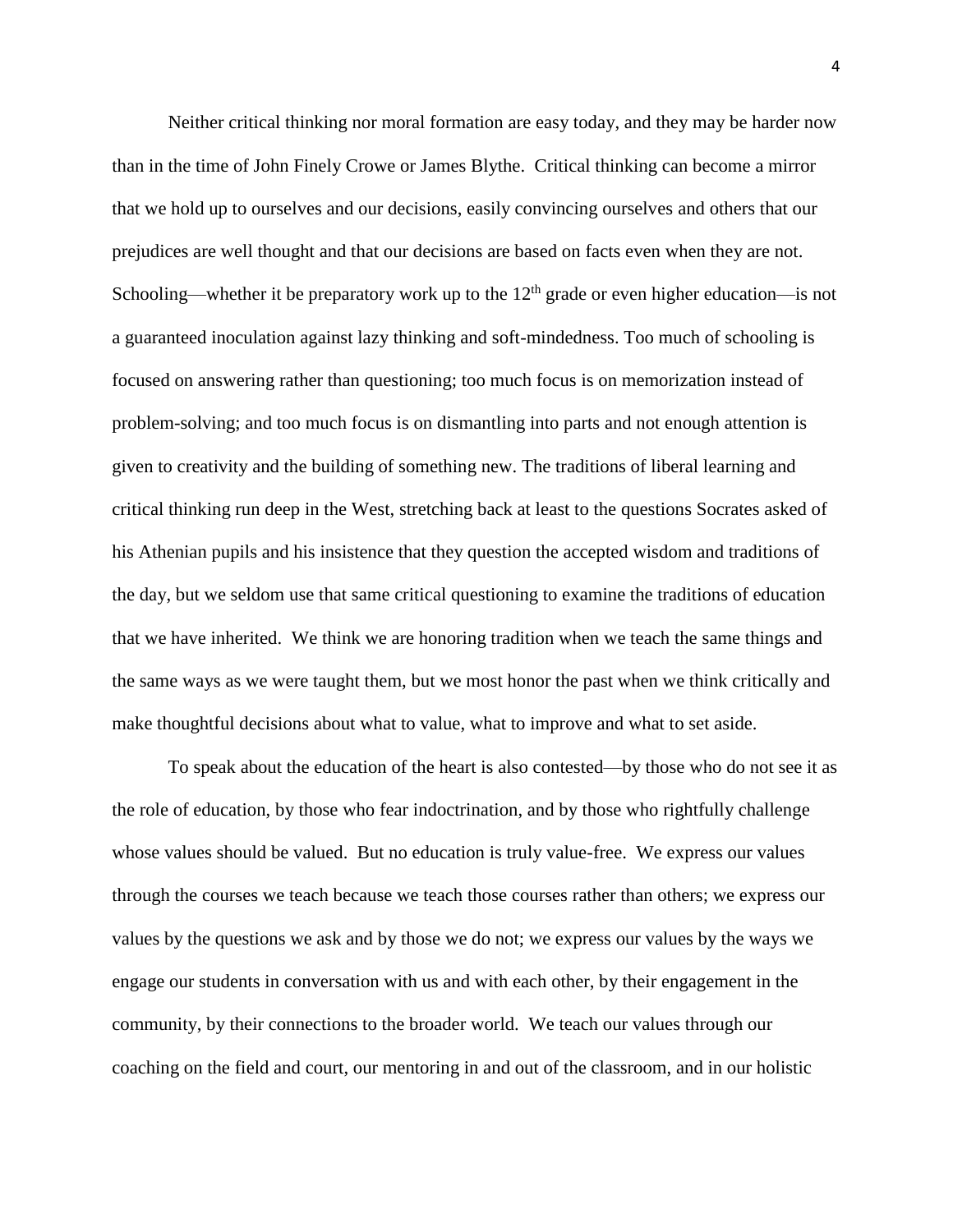approach to student development. Our students are not just brains on legs, and so our athletics programs, student activities and residence life experience support our mission in essential ways.

The formation of a tender heart and a tough mind is only possible in relationship, and so pedagogy and our very ways of knowing are different here. We can enter into relationship with one another as fellow learners and into relationship with what we study or practice, or we can be distant from both, remaining "objective." Sociologist Parker Palmer has argued that what he names as "objectivism" is the hidden curriculum in most schooling. To be in relationship is highly subjective and allows us to be open to conversion and personal change, but we can also "want to know in (objectivist) ways that allow us to convert the world" rather than ourselves, to manipulate the world and other people for our personal benefit and as a means to power or advantage. How we come to know thus shapes what we know and why that knowledge is valuable. A tough mind is not formed one way and then a tender heart another. They go hand in hand in a holistic approach to learning as a transformative relationship.

By reframing the mission of liberal arts education as transformative relationships that form of tough minds and tender hearts, I also seek to challenge the divide between so-called liberal arts and professional study. In this dichotomy academic programs like education, engineering, computer science, and business are contrasted with history, English, chemistry and mathematics. However, if we see Hanover's purpose and pedagogy joining the head and heart, we may come to understand that we have made for ourselves a false choice in these old debates. Determining the liberal arts identity of an institution by the "what" of the curriculum--what the subjects are and how prominent that may be--begins the discussion of liberal learning with the wrong premise. Ultimately, the defining characteristics of Hanover should not be the "what" of the curriculum but the "why," or the purpose, and the "how," or pedagogy of our collegium.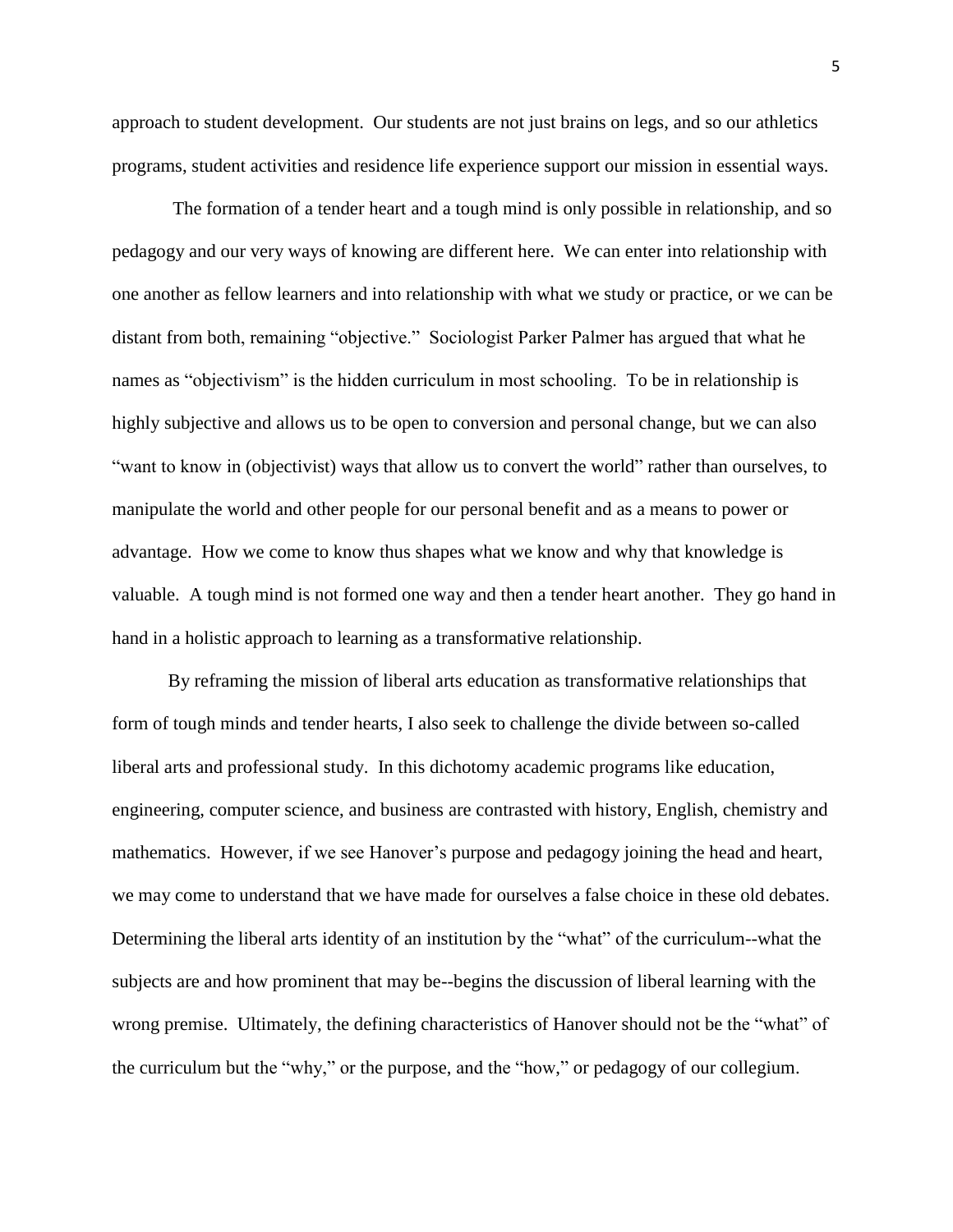Almost 30 years old, Bruce Kimball's groundbreaking history of liberal education illuminated this point. In Orators and Philosophers, Kimball describes two traditions of liberal learning, indicated by the book's title. The philosophers--with roots in Athens and guided by the Enlightenment--focus on learning for its own sake and ultimately formed the modern research university to advance their ideals. The philosophical tradition defines the liberal arts as the "freeing arts" suitable for a free people and the free pursuit of knowledge with rationality, skepticism, tolerance and egalitarianism among its crucial values; Kimball names it the "liberalfree ideal." The tradition of the orators with its roots in Rome and then later the Protestant Reformation focuses on learning for the good and service of society. The orators understand the liberal arts as that set of knowledge, skills and values necessary for the civic good, for vocation broadly understood. While there are certainly overlaps, the orators' ideals largely shaped the denominationally formed, small liberal arts college, but since the early  $20<sup>th</sup>$  century the values of the philosophers as well as the approach and divisions of the research university have consistently sought to infiltrate, displacing the liberal arts tradition of the orators and seeking to define the liberal arts within a narrow set of arts and sciences disciplines.

But if we stand with the orators—as I think we must--the civic purposes and relational pedagogies of liberal learning become much more important than what is to be studied. For the orators, the liberal arts has room for history, biology, business or athletic training as well as for a general education program including the works of both Plato and Michael Porter. It is an education for tough minds and tender hearts that prepares students for service in the world. In the Reformed theological tradition that shaped Hanover, we can say that it is an education for vocation—a calling. An important part of that service can be through one's employment, but a Hanover education must equip students not only to make a living but also to make a difference as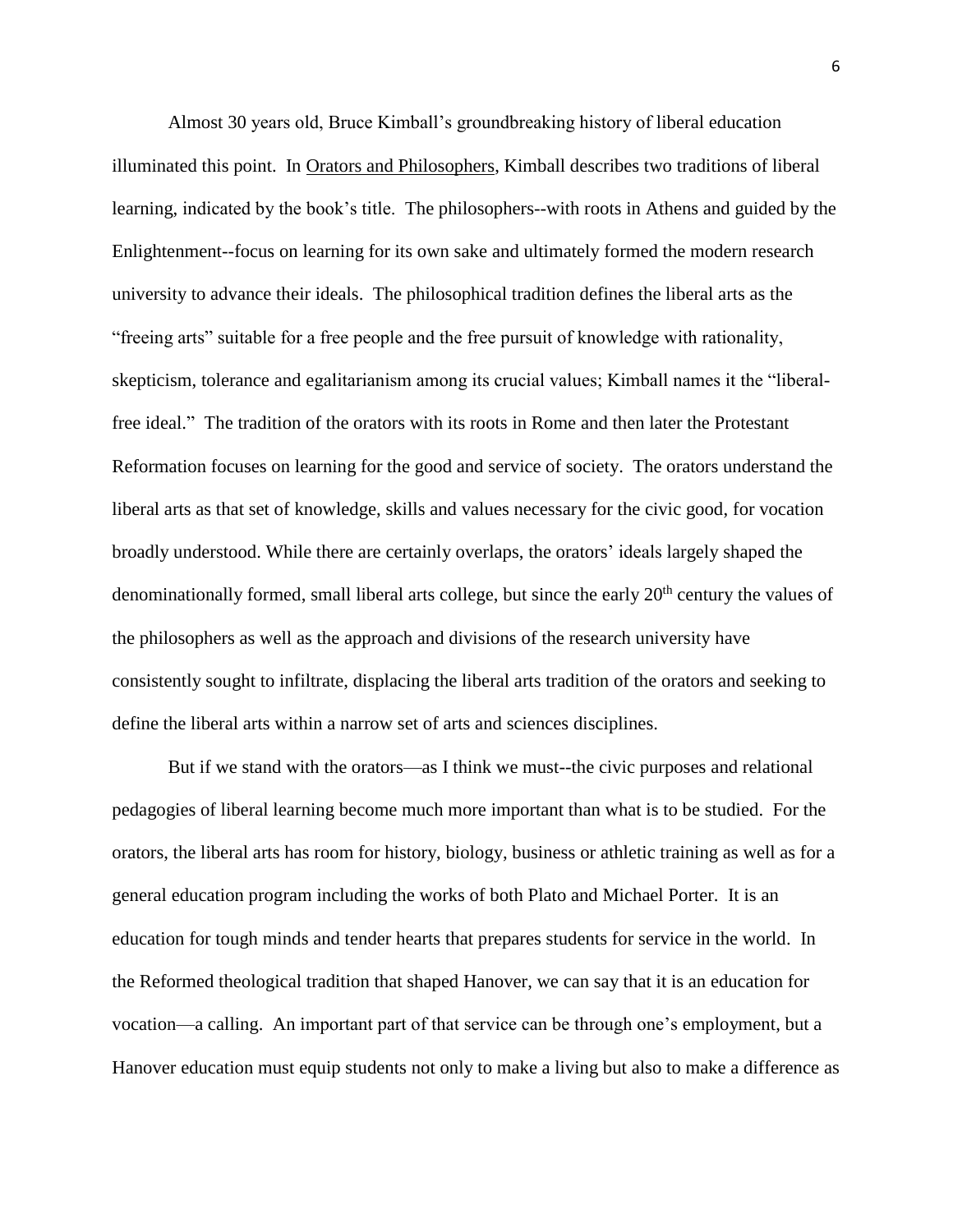leaders and individuals of character. Hanover is and will continue to be a place where callings are heard and where callings are responded to, where young men and women are transformed so that they might—with tough minds and tender hearts--become agents of transformation in the world—in their workplaces, in their communities, and in the natural environment and global society that connect us all.

We send our graduates into this world, and as educators and as an educational institution we exist in it as well. And so we must be a college that not only propagates an education for tough minds and tender hearts, but we must be a college of tough minds and tender hearts. The cultural and economic forces around us are threatening, and Hanover can easily be seen as a lamb amidst wolves. Too easily nostalgia and sentimentality might paralyze us and allow us to be devoured. Because of our tender hearts, we can become disillusioned when we fail to practice or fail to achieve our ideals. We can also turn the tough mind against the tender heart to identify hypocrisy, inconsistency, and failure. We are constantly challenged by ourselves and others about how we can hold tight and continue to seek our highest ideals when we know already that we will fail to achieve them. How then do we ensure that the perfect does not become the opponent of the good, an enemy of the realistic, and a threat to the possible? Cynicism, anger, and resentment are caustic forces that eat away at both our hearts and our minds, and they can devour the institution and systems we attempt to build.

I believe a tough mind and a tender heart guard against utopian expectations just as they hold up the unrealistic ideals that we should always be seeking. A tough mind and a tender heart foster hope—not a glib optimism that everything is going to be OK (it won't), not a cynicism that says that I should take care of myself because there is nothing else to believe in (there is),